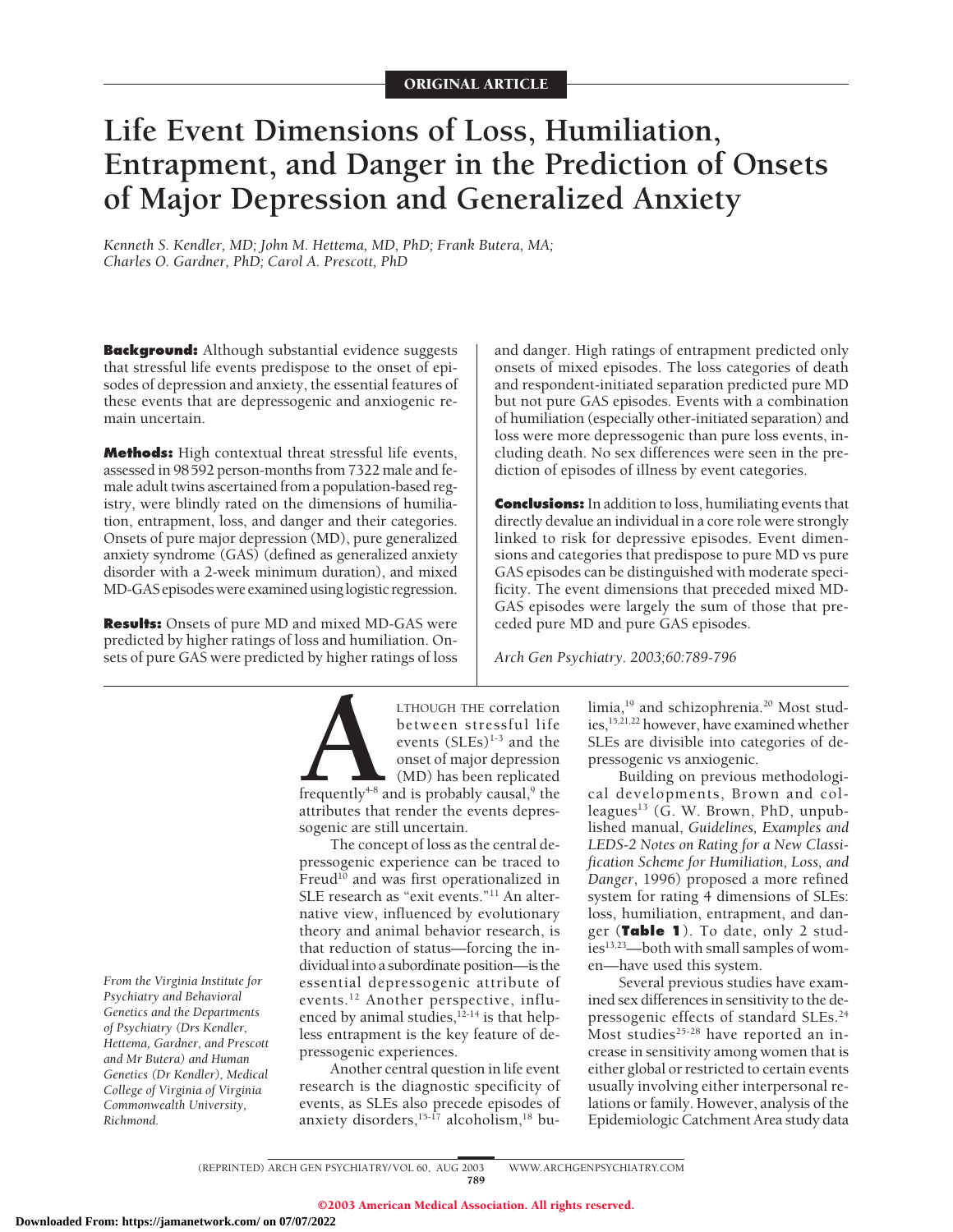## **Table 1. Brief Definitions of Stressful Life Event Categories**\*

| Category                        | <b>Definition</b>                                                                                                                                                                                                                                                                                                                                                                                                                                                        |  |  |  |
|---------------------------------|--------------------------------------------------------------------------------------------------------------------------------------------------------------------------------------------------------------------------------------------------------------------------------------------------------------------------------------------------------------------------------------------------------------------------------------------------------------------------|--|--|--|
| <b>Loss Dimension</b>           |                                                                                                                                                                                                                                                                                                                                                                                                                                                                          |  |  |  |
| Death                           | Must have a rating of high moderate or severe in relation to the loss; lower-rated death-related loss was placed<br>in the lesser loss category                                                                                                                                                                                                                                                                                                                          |  |  |  |
| Respondent-initiated separation | Same definition as the other-initiated separation category except that the separation is truly by the subject's<br>initiative or mutual consent; the separation must be long term                                                                                                                                                                                                                                                                                        |  |  |  |
| Other key loss                  | All other loss events rated at least high moderate                                                                                                                                                                                                                                                                                                                                                                                                                       |  |  |  |
| Lesser loss                     | Any event (including death) loss rating with a level of severity of low moderate or lower                                                                                                                                                                                                                                                                                                                                                                                |  |  |  |
| <b>Humiliation Dimension</b>    |                                                                                                                                                                                                                                                                                                                                                                                                                                                                          |  |  |  |
| Other-initiated separation      | A separation from a spouse or partner or a falling out, quarreling, or rift in a relationship involving a close tiet<br>with a reasonable inference that the separation would be permanent or that the rift with the close tie would last<br>several months; the separation or estrangement must have been either initiated by the other person or "forced"<br>by circumstances (such as in response to infidelity or marked violence)                                   |  |  |  |
| Other's delinguency             | Delinguent behavior of a child or a criminal act committed by a close tie                                                                                                                                                                                                                                                                                                                                                                                                |  |  |  |
| Put down                        | Rejection or direct verbal or physical attack by a close tie, a person of "authority," or any other person if the put down<br>is highly public; outrageous or markedly irresponsible, upsetting behavior by a close tie or biological family member<br>that could be humiliating or threaten a core role; all rapes; events in which the subject brought about the put down<br>if the subject would feel marked shame, personal failure, or humiliation as a consequence |  |  |  |
| <b>Entrapment Dimension</b>     |                                                                                                                                                                                                                                                                                                                                                                                                                                                                          |  |  |  |
| Long-term sustained entrapment  | An event that matches in severity ongoing serious difficulties and further serves to prove that circumstances<br>will persist or get worse, with little or no possibility that a resolution can be achieved                                                                                                                                                                                                                                                              |  |  |  |
| Long-term worsened entrapment   | An event that leads to a worsening of an ongoing, less serious difficulty of at least 6 mo duration                                                                                                                                                                                                                                                                                                                                                                      |  |  |  |
| Failed positive event           | An event that suggests that a fresh start went disastrously wrong within 1-2 wk, leaving the<br>person stuck in a situation as bad as or worse than before with seemingly no way forward                                                                                                                                                                                                                                                                                 |  |  |  |

\*Note that the danger dimension does not have any categories.

†Close tie is defined typically as a spouse/partner, boyfriend/girlfriend, parent/parentlike figure, child, confidant, or close friend. Siblings and other close relatives (including those by marriage) would be included for the other-initiated separation and respondent-initiated separation categories if accompanied by a clear element of rejection and if there was no subject-initiated attempt to reconcile.

found greater male sensitivity to the depressogenic effects of marital disruption,<sup>29</sup> and, examining standard event categories, our group<sup>30</sup> found a stronger depressogenic effect of divorce or separation in men.

In this study, we examine, in 7322 male and female twins from a population-based register, SLEs blindly rated using the 4-dimension system and the onsets in the past year of (1) pure MD episodes, (2) pure episodes of a brief generalized anxiety disorder (GAD) syndrome we call generalized anxiety syndrome (GAS), and (3) mixed MD-GAS episodes. We examine these 2 disorders in part because results of twin studies $31-34$  suggest that the genetic factors that influence liability to MD and GAD are so closely related that it is environmental risk factors that determine whether a vulnerable individual develops one or the other or both of these syndromes.

Using these more refined event ratings, we seek to (1) define the features of SLEs that predispose to pure MD, pure GAS, and mixed MD-GAS episodes and (2) determine whether men and women differ in the depressogenic and anxiogenic effects of these event dimensions and categories.

#### METHODS

#### **SAMPLE**

Our twin sample was derived from 2 projects with the population-based Virginia Twin Registry<sup>35</sup> formed from a systematic review of all birth certificates in the Commonwealth of Virginia. The female-female twin pairs come from birth years 1934 to 1974 and were eligible if both members had previously responded to a mailed questionnaire, which had a response rate of approximately 64%. Eighty-eight percent of our sample was first interviewed face to face between 1987 and 1989 and has subsequently been the subject of 3 additional telephone interview waves. We examine herein results from the second wave of telephone interviews, completed between 1992 and 1994.

The male-male and male-female twin pairs, from birth years 1940 to 1974, were ascertained in 1993.<sup>35</sup> We succeeded in interviewing by telephone 72% of those eligible. This sample was followed up in a second wave of interviews (79% of which were completed face to face), the results of which we examine herein. Interviewers were blind to information about the co-twin and previous interviews with the twin. The research protocols were approved by the institutional review board of Virginia Commonwealth University. Signed informed consent was obtained before face-to-face interviews, and verbal consent was obtained before telephone interviews.

# **DIAGNOSTIC ASSESSMENTS**

We assessed the occurrence during the year before interview of 14 individual symptoms disaggregating the 9 A criteria for *DSM-III-R* MD.36 For each reported symptom, interviewers probed to ensure that it was due to neither medical illness nor medication use. The interviewer and respondent then aggregated these into syndromes of co-occurring symptoms about which they then asked the months of onset and offset. The diagnosis of MD was made using *DSM-III-R* criteria excluding criterion B2.

In addition, we asked whether there were times in the past year when participants felt "anxious, nervous, or worried," their "muscles felt tense," or they "felt jumpy or shaky inside." Positive responses to these probes were followed by an assessment of all the individual symptoms of*DSM-III-R* GAD. For this study, we defined GAS as a syndrome lasting 2 weeks or longer and

(REPRINTED) ARCH GEN PSYCHIATRY/ VOL 60, AUG 2003 WWW.ARCHGENPSYCHIATRY.COM 790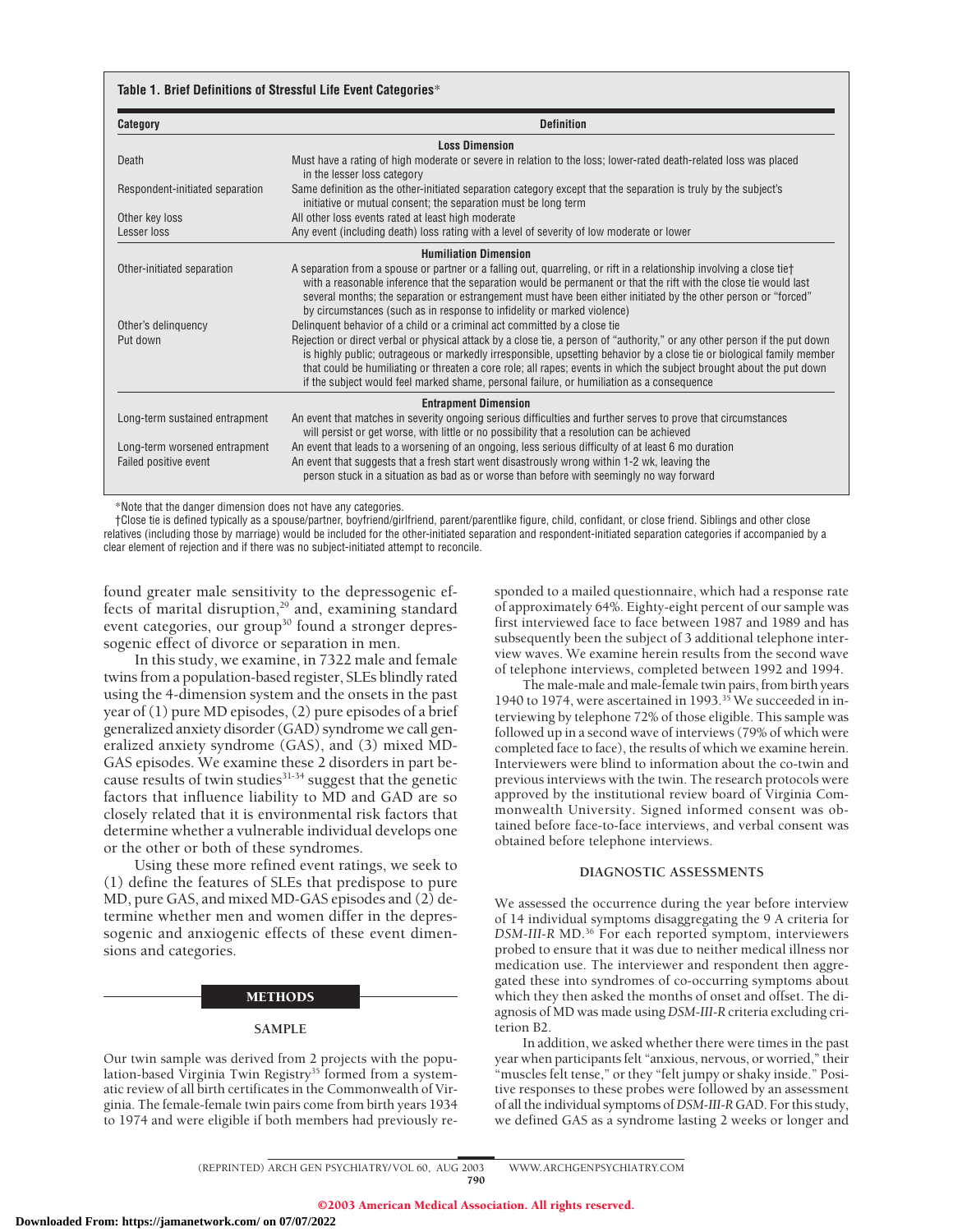meeting 6 or more *DSM-III-R* D criteria for GAD. We used this definition so that our analyses examine symptomatic differences and not duration differences between GAD-like and MD syndromes.

We examined 3 episode types: pure MD, during the MD episode, the participant never met the criteria for GAS; pure GAS, during the GAS episode, the participant never met the criteria for MD; and mixed MD-GAS, during one episode of illness without any 2-week remission, the participant met the criteria for both MD and GAS.

## **SLE MEASURES**

# **General Features**

As outlined previously, $2^{2}$  in a separate portion of the interview, we assessed the occurrence by month of 11 "personal" events (assault, divorce or separation, major financial problems, serious housing problems, serious illness or injury, job loss, legal problems, loss of confidant, serious marital problems, robbery, and serious difficulties at work) and 4 classes of "network" events (serious trouble getting along with an individual in the network, a serious personal crisis of someone in the network, and death or serious illness of an individual in the network). All respondents were asked about the occurrence of each of these individual events, which had to be temporally discrete. In an earlier wave of this study, Kendler et al<sup>37</sup> assessed the interrater reliability for the occurrence and dating of our SLE categories and found them to be good to excellent, with  $\kappa$  values equaling 0.93 and 0.82, respectively. Each SLE was interviewer rated on the level of long-term contextual threat,<sup>38</sup> previously shown to have an interrater and test-retest reliability (by weighted  $\kappa^{39}$ ) of 0.41 and 0.69, respectively.<sup>22</sup> We define high-threat events as those with a long-term contextual threat score of 3 (high moderate) or 4 (severe).

#### **Coding of Event Dimensions and Categories**

All high-threat SLEs were selected for additional nonmutually exclusive ratings of loss, humiliation, entrapment, and danger by using an adaptation of the measures developed by Brown et al.13 Interview audiotapes were reviewed by a team of 1 senior and 2 experienced editors trained according to rating guidelines (G. W. Brown, PhD, unpublished manual, *Guidelines, Examples and LEDS-2 Notes on Rating for a New Classification Scheme for Humiliation, Loss, and Danger*, 1996). No team member was assigned to rate items in interviews from both individuals in a twin pair. Weekly review meetings were held to maintain rating proficiency, and blind cross-ratings of event items by different interviewers were conducted.

Levels of loss, humiliation, entrapment, and danger were rated contextually using a 5-point scale (0 indicates none present; 1, minor; 2, low moderate; 3, high moderate; and 4, severe) taking into account descriptive information provided in the interview itself, the narrative summary, and the taperecorded interview. Reports of emotional reactions were ignored. Raters remained blind to the association of rated events with onsets of MD or GAS. Brief definitions of the event dimensions are as follows<sup>13</sup>:

**Loss.** Diminution of a sense of connectedness or well-being potentially covering every aspect of life, including a real or realistically imagined loss of a person, material possessions, health, respect in the community, employment, or a cherished idea about self or a close tie.

**Humiliation.** Feeling devalued in relation to others or to a core sense of self, usually with an element of rejection or a sense of role failure.

**Entrapment.** Ongoing circumstances of marked difficulty of at least 6 months' duration that the individual can reasonably expect to persist or get worse, with little or no possibility that a resolution can be achieved as a result of anything that might reasonably be done.

**Danger.** The level of potential future loss, including the chance that a given traumatic event will recur or reflecting a possible sequence of circumstances in which the full threat or dire outcome has yet to be realized.

We rated all 4 dimensions on each high-threat event (differing thereby from Brown et al,<sup>13</sup> who rated humiliation and entrapment conditional on high ratings of loss and danger). In addition to scoring these dimensions, we scored 1 of 3 hierarchically specific categories for humiliation and entrapment and 1 of 4 categories for loss (Table 1).

Interrater reliability of the dimensions was assessed blindly by pairs of raters examining 348 individual events with the following weighted  $\kappa$  estimates (and 95% confidence intervals [CIs]): loss, 0.77 (0.72-0.83); humiliation, 0.87 (0.84-0.91); entrapment, 0.92 (0.87-0.96); and danger, 0.79 (0.75-0.83). When both raters agreed on a nonzero dimension score, the weighted  $\kappa$  estimates (and 95% CIs) for the categories were as follows: loss, 0.91 (0.87-0.95) (n=348); humiliation, 0.99 (0.97- 1.00) (n=107); and entrapment, 0.92 (0.81-1.00) (n=47).

#### **STATISTICAL METHODS**

To model an underlying continuous-time process with data grouped into person-months, discrete-time survival analysis was carried out in SAS PROC GENMOD<sup>40</sup> using a complementary log-log link function.<sup>41</sup> Advantages of this approach compared with the logit link are that the model is invariant to intervals of different lengths and that the results can be interpreted similarly to a Cox proportional hazards model. Each person-month of observation contained information as to which, if any, SLEs occurred or when an episode of MD or GAS began. Each observation record also included 3 covariates: sex, previous history of MD or GAS within the past year, and the hazard rate (HR) for MD or GAS for that month. When a twin experienced an episode of MD or GAS, the data were censored until the twin was again at risk, having recovered from that episode.

Our person-month files with high-threat SLEs present 2 sources of clustering: multiple observations per person and per twin pair. To handle this complex covariance structure, we used the method of independence estimating equations, $42$  which are generalized estimating equations with a diagonal working correlation matrix. This method gives consistent estimators of standard errors even when the working correlation structure is incorrect. Although our hypotheses were directional, 2-tailed *P* values are reported.

#### **RESULTS**

#### **PURE MD**

For all of the analyses, the sample contained 7322 twins with 98592 person-months. Of these person-months, 4251 (4.3%) contained a high-threat event. The polycoric correlations of ratings of the 4 SLE dimensions on these 4251 events were low between humiliation and entrapment, humiliation and danger, and loss and danger  $(\leq 0.10$  for all) but higher between entrapment and danger (0.48), humiliation and loss (0.39), and entrapment and loss (0.32). The mean (SD) ratings for these 4 dimensions were as follows: loss, 2.74 (0.67); humilia-

(REPRINTED) ARCH GEN PSYCHIATRY/ VOL 60, AUG 2003 WWW.ARCHGENPSYCHIATRY.COM 791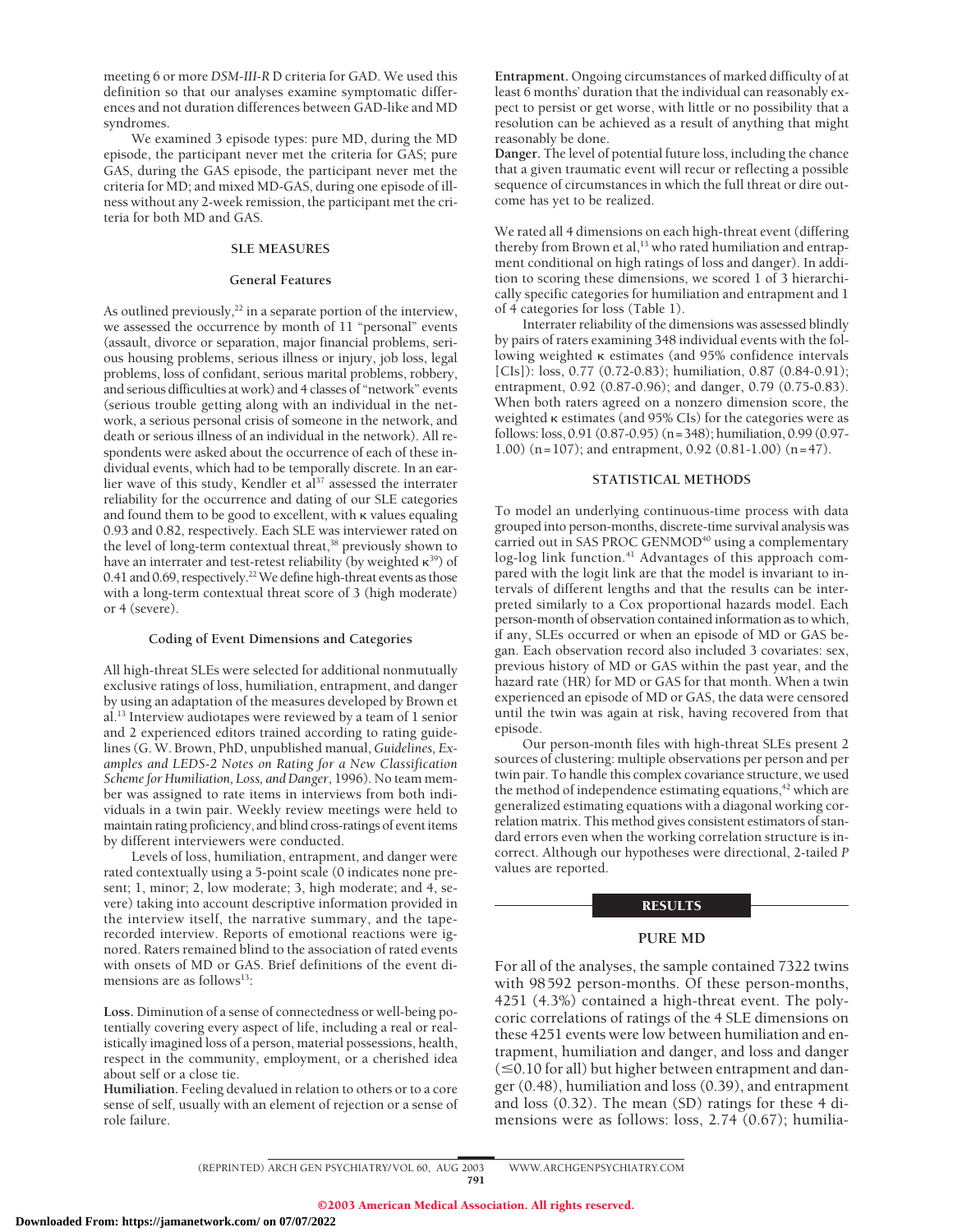|  |  |  |  | Table 2. Hazard Ratios (95% Cls) for Onset of 3 Disorders by Month After Occurrence of High-Threat Events |
|--|--|--|--|-----------------------------------------------------------------------------------------------------------|
|--|--|--|--|-----------------------------------------------------------------------------------------------------------|

| <b>Disorder and Life</b><br><b>Event Dimension</b> |                     | <b>Month After Event Occurrence</b> |                     |                     |  |  |
|----------------------------------------------------|---------------------|-------------------------------------|---------------------|---------------------|--|--|
|                                                    | 0                   |                                     | $\overline{2}$      | 3                   |  |  |
| MD only                                            |                     |                                     |                     |                     |  |  |
| Loss                                               | $1.70(1.47-1.92)$ * | $1.17(0.91 - 1.50)$                 | $0.90(0.73 - 1.12)$ | $1.07(0.85 - 1.35)$ |  |  |
| Humiliation                                        | $1.44$ (1.28-1.63)* | $1.03(0.80-1.32)$                   | $1.01(0.80-1.29)$   | $1.05(0.82 - 1.34)$ |  |  |
| Entrapment                                         | $1.02(0.89 - 1.17)$ | $0.96(0.73-1.26)$                   | $0.93(0.69-1.26)$   | $1.03(0.81 - 1.31)$ |  |  |
| Danger                                             | $0.95(0.82 - 1.10)$ | $1.04(0.80-1.36)$                   | $1.16(0.92 - 1.47)$ | $1.10(0.81 - 1.50)$ |  |  |
| <b>MD and GAS</b>                                  |                     |                                     |                     |                     |  |  |
| Loss                                               | $1.51(1.28-1.78)$ * | $1.29(0.89-1.86)$                   | $1.03(0.75-1.41)$   | $0.80(0.59-1.07)$   |  |  |
| <b>Humiliation</b>                                 | $1.43(1.24-1.64)$ * | $0.80(0.56 - 1.14)$                 | $0.96(0.74-1.25)$   | $1.07(0.81 - 1.42)$ |  |  |
| Entrapment                                         | $1.12(0.95 - 1.31)$ | $1.33(1.09-1.61)$                   | $1.10(0.87 - 1.39)$ | $1.04(0.79-1.38)$   |  |  |
| Danger                                             | $1.04(0.86-1.25)$   | $1.48(1.12 - 1.95)$                 | $1.22(0.91-1.64)$   | $1.24(0.92 - 1.66)$ |  |  |
| GAS only                                           |                     |                                     |                     |                     |  |  |
| Loss                                               | $1.35(1.13-1.61)$ * | $0.98(0.66 - 1.45)$                 | $1.26(0.98-1.60)$   | $0.95(0.71 - 1.27)$ |  |  |
| <b>Humiliation</b>                                 | $1.01(0.84-1.21)$   | $0.99(0.72 - 1.36)$                 | $1.01(0.71 - 1.44)$ | $0.76(0.49-1.19)$   |  |  |
| Entrapment                                         | $0.98(0.81 - 1.18)$ | $0.98(0.70-1.38)$                   | $0.92(0.63 - 1.33)$ | $1.08(0.80 - 1.47)$ |  |  |
| Danger                                             | $1.18(1.01 - 1.39)$ | $1.13(0.84 - 1.51)$                 | $1.30(0.87 - 1.93)$ | $1.50(1.13-1.99)$   |  |  |

Abbreviations: CI, confidence interval; GAS, generalized anxiety syndrome; MD, major depression.

\**P*.001.

†*P*.05.

 $\frac{1}{4}P<.01$ .

tion, 0.61 (1.19); entrapment, 0.25 (0.81); and danger, 1.55 (1.38).

The baseline risk per month for a pure MD episode was 0.6%. In the month of occurrence, high-threat events were strongly associated with pure depressive onsets (HR, 10.1; 95% CI, 7.2-14.0; *P*.001). **Table 2** depicts the impact of event dimensions, in the month of occurrence, on the HRs for pure MD. In months containing high-threat events, the risk for a depressive onset was significantly increased by high ratings for loss (HR, 1.70) and humiliation (HR, 1.44) but not for entrapment (HR, 1.02) or danger (HR, 0.95). We then ran a model containing the 2 strong predictors, and both remained significant (loss: HR, 1.56; 95% CI, 1.34-1.81; and humiliation: HR, 1.29; 95% CI, 1.14-1.46; *P*<.001 for both), indicating that each dimension independently contributed to predicting depressive onsets.

Next, we examined the impact of event dimensions on risk of a pure depressive onset 1, 2, and 3 months after the event occurrence. None were significant (Table 2).

# **MIXED DEPRESSION/ANXIETY EPISODES**

The baseline risk per month for a mixed depression/ anxiety episode was 0.5%. In the month of occurrence, high-threat events were strongly associated with the onset of a mixed depression/anxiety episode (HR, 6.6; 95% CI, 5.3-8.3; *P*<.001). In months containing high-threat events, the risk for an onset of mixed episodes was significantly increased by high ratings for loss (HR, 1.51) and humiliation (HR, 1.43) but not for entrapment (HR, 1.12) or danger (HR, 1.04) (Table 2).We then ran a model containing the 2 strong predictors, and both remained significant (loss: HR, 1.37; 95% CI, 1.16-1.63; and humiliation: HR, 1.31; 95% CI, 1.13-1.52; *P*<.001 for both), indicating that each dimension made an independent contribution to the prediction of mixed depression/anxiety onsets. Next, we examined the impact of event dimensions on risk of a mixed episode onset 1, 2, and 3 months after the event occurrence (Table 2). One month after event occurrence, ratings of entrapment (HR, 1.33) and danger (HR, 1.48) significantly predicted onset.

# **PURE GAS**

The baseline risk per month for a pure GAS episode was 0.7%. In the month of occurrence, high-threat events were significantly associated with the onset of a pure anxiety episode (HR, 4.5; 95% CI, 3.6-5.6; *P*<.001). In months containing high-threat events, the risk for an onset of a pure GAS episode was significantly increased by high ratings for loss (HR, 1.35) and danger (HR, 1.18) but not for humiliation (HR, 1.01) or entrapment (HR, 0.98). We then ran a model containing the 2 significant predictors. Loss remained significant (HR, 1.34; 95% CI, 1.12- 1.61; *P*=.001), and danger fell below traditional levels of statistical significance (HR, 1.16; 95% CI, 0.99-1.36; *P*=.07). Next, we examined the impact of event dimensions on risk of a pure GAS episode onset 1, 2, and 3 months after the event occurrence (Table 2). The only significant finding was an impact of danger ratings 3 months after event occurrence (HR, 1.50).

# **LOSS, HUMILIATION, AND ENTRAPMENT CATEGORIES**

We examined the categories of loss, humiliation, and entrapment for all analyses in which that SLE dimension significantly predicted onsets (**Table 3**). Compared with SLEs with the category of lesser loss, the specific categories of loss, in the month of event occurrence, carried substantially increased risk for onset of pure MD: death (HR, 2.99), respondent-initiated separation (HR, 3.18), and other key loss (HR, 2.58). Compared with high-threat events with no evidence of humiliation, the risk of a pure depressive onset in the month of event occurrence was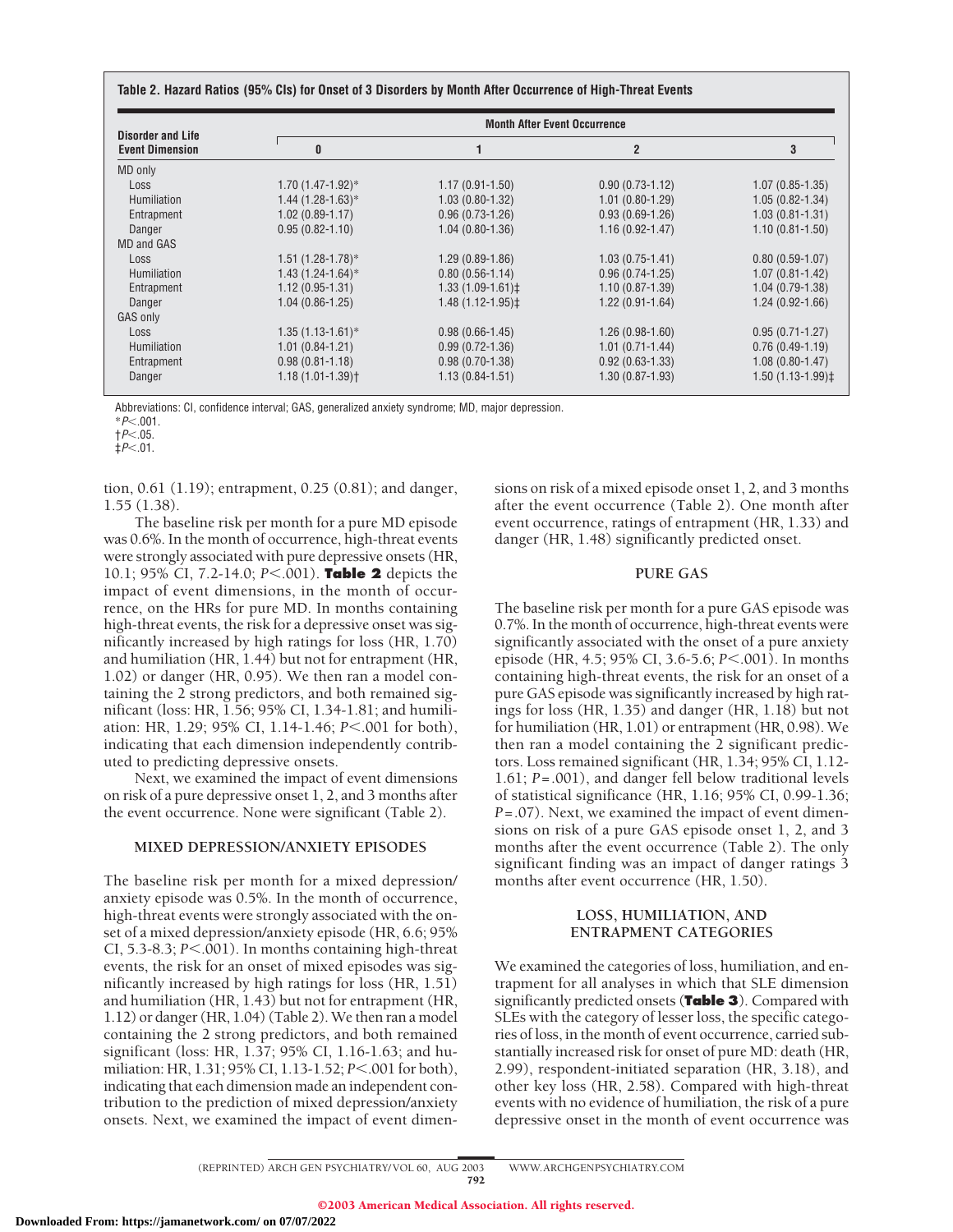#### **Table 3. Prediction of Onset of 3 Disorders as a Function of Event Category Within the Month of Occurrence of High-Threat Events**

| Life Event Dimension            | Hazard Ratio (95% CI) |                             |                     |  |
|---------------------------------|-----------------------|-----------------------------|---------------------|--|
| and Category                    | <b>MD Only</b>        | $MD + GAS$                  | <b>GAS Only</b>     |  |
| Loss                            |                       |                             |                     |  |
| Death                           | $2.99(1.76-5.09)$ *   | $2.64(1.34-5.18)$           | $1.05(0.49-2.25)$   |  |
| Respondent-initiated separation | $3.18(1.76-5.75)^*$   | $1.78(0.77-4.08)$           | $1.20(0.52 - 2.78)$ |  |
| Other key loss                  | $2.58(1.70-3.93)*$    | 2.97 (1.79-4.92)*           | $2.06(1.34-3.18)$ * |  |
| Humiliation                     |                       |                             |                     |  |
| Other-initiated separation      | $3.09(2.10-4.57)$ *   | $2.88(1.87 - 4.44)*$        | <b>NE</b>           |  |
| Other's delinguency             | 1.58 (0.64-3.82)      | $1.55(0.57 - 4.24)$         | <b>NE</b>           |  |
| Put down                        | $1.73(1.14 - 2.64)$   | 1.70 (1.12-2.88) $\ddagger$ | <b>NE</b>           |  |
| Entrapment                      |                       |                             |                     |  |
| Long-term sustained entrapment  | <b>NE</b>             | $2.74(1.19-6.32)$ ‡§        | <b>NE</b>           |  |
| Long-term worsened entrapment   | <b>NE</b>             | $2.18(0.79 - 6.02)$ §       | <b>NE</b>           |  |
| Failed positive event           | <b>NE</b>             | <b>NE</b>                   | <b>NE</b>           |  |

Abbreviations: CI, confidence interval; GAS, generalized anxiety syndrome; MD, major depression; NE, could not be estimated because of small sample size. \**P*.001.

†*P*.01.

 $\frac{1}{2}P<.05$ .

§Estimated for the month after event occurrence.

substantially increased for those with other-initiated separation (HR, 3.09), with a weaker but still significant effect seen for put down (HR, 1.73).

For mixed depression/anxiety episodes, the pattern of results was similar to that seen for pure MD for the categories of loss and humiliation in the month of event occurrence (Table 3). The only substantial difference was that with mixed episodes, respondentinitiated separation no longer significantly predicted onset. Compared with SLEs with no entrapment rating, mixed depression/anxiety episodes were significantly predicted by long-term sustained entrapment 1 month after event occurrence.

Pure GAS episodes were significantly predicted, in the month of event occurrence, only by other key loss and not by the 2 other categories of loss (death and respondent-initiated separation).

Given the strong and similar predictive roles for loss and humiliation in the month of event occurrence for pure MD and mixed depression/anxiety episodes, we explored the risk for both syndromes collapsed together as a function of the categorizations of both loss and humiliation (**Table 4**). This examination is limited by the strong interdependencies of these 2 ratings. As expected, all death events and nearly all respondent-initiated separations were rated as having no humiliation. Furthermore, other's delinquency and other-initiated separation were rarely seen with lesser loss. The highest risk of onset (21.6%) occurred when an event was rated as other-initiated separation and other key loss. By contrast, if other-initiated separation was linked with lesser loss, the event carried a much lower risk for onset (2.6%).

Four other combinations carried risks for depressive onsets of approximately 10%. Two of these were pure loss events with zero ratings for humiliation: death and respondent-initiated separation. The other 2 each had other key loss ratings accompanied by humiliation categories of either other's delinquency or put down.

#### **Table 4. Raw Risk for a Depressive Onset in the Month of Event Occurrence as a Combination of the Categories of Humiliation and Loss**\*

|                                       | <b>Loss Category</b> |                                |                                                      |               |
|---------------------------------------|----------------------|--------------------------------|------------------------------------------------------|---------------|
| <b>Humiliation</b><br><b>Category</b> | Lesser<br>Loss       | <b>Other Key</b><br>Loss       | Respondent-<br><b>Initiated</b><br><b>Separation</b> | <b>Death</b>  |
| None                                  | $3.3 \pm 0.1$        | $5.8 \pm 0.1$                  | $10.2 \pm 0.6$                                       | $9.9 \pm 0.4$ |
| Put down                              |                      | $5.6 \pm 0.5$ $12.8 \pm 0.6$   | $5.5 \pm 5.5$                                        | ŧ             |
| Other's<br>delinguency                |                      | $7.1 \pm 7.1$ † $10.8 \pm 1.1$ | ŧ                                                    | ŧ             |
| Other-initiated<br>separation         |                      | $2.6 \pm 2.6$ † 21.6 $\pm$ 0.9 | ŧ                                                    | ŧ             |

\*Data are given as mean ± SE percentage.

†Categories with only 1 depressive onset.

‡Categories with fewer than 5 events with no depressive onset.

# **IMPACT OF EVENT DIMENSIONS AND CATEGORIES IN MEN VS WOMEN**

In the month of event occurrence, we examined the interaction between sex and event ratings in the prediction of episode onsets. None of these 12 tests (4 event dimensions times 3 syndromes) were significant.

# **COMMENT**

# **SLEs AND RISK FOR PURE MD, MIXED MD-GAS, AND PURE GAS**

# **SLE Dimensions**

Among high-threat events that were strongly associated with pure depressive onsets (HR, 10.1), we determined whether dimensions of these SLEs particularly reflected risk for MD. We found that both loss and humiliation assess core aspects of depressogenic SLEs. By contrast,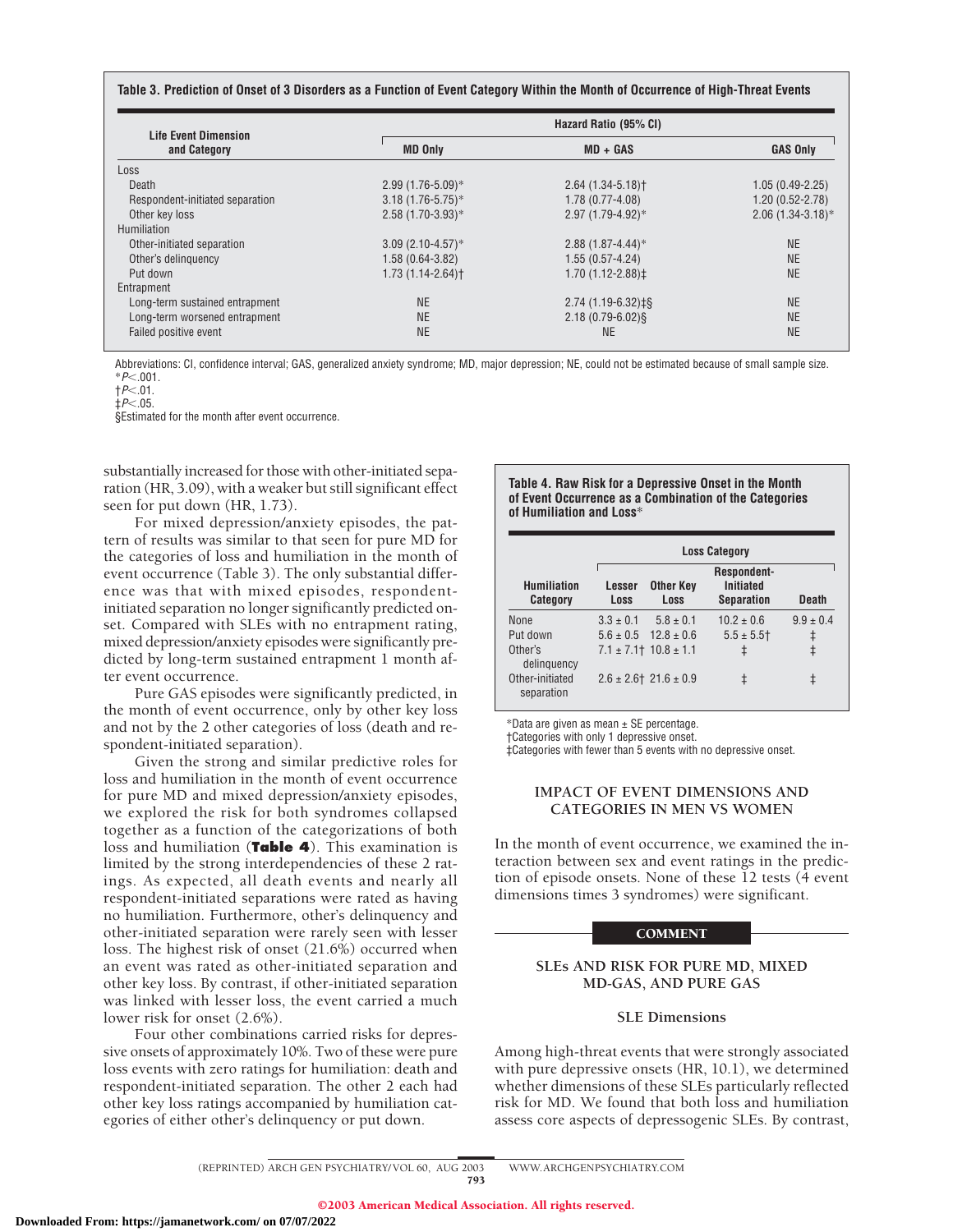levels of entrapment and danger were unassociated with risk of pure MD. When examined together, levels of both loss and humiliation substantially predicted onset of MD, with the impact of loss being more potent. In accord with several previous studies<sup>5,7,43</sup> of the SLE-MD relationship, the impact of these events on risk of depression was short-lived, as no significant associations were seen outside the month of event occurrence.

High-threat events, as a class, were also strongly associated with the onset of mixed depression/anxiety syndromes (HR, 6.6). In the month of event occurrence, the risk for such mixed syndromes was also further predicted by high levels of loss and humiliation but not entrapment or danger. However, 1 month after a high-threat event, mixed depression/anxiety episodes were significantly predicted by high levels of entrapment and danger.

The onset of pure GAS episodes was also significantly predicted by high-threat events, although the magnitude of the association (HR, 4.5) was less than that seen with the depressive syndromes. In the month of occurrence of high-threat events, pure GAS episodes were modestly and significantly predicted byloss. Of note, the strength of the association with loss was strongest for pure MD episodes (HR, 1.70), weakest for pure GAS episodes (HR, 1.35), and intermediate for mixed depression/anxiety episodes (HR, 1.51). High ratings of danger also significantly increased risk for a pure anxiety episode in the month of event occurrence and, more strongly, 3 months later.

## **SLE Categories**

In addition to rating dimensions of high-threat events, event categories were available for loss, humiliation, and entrapment. A unique pattern of associations was seen among the 3 categories of loss and the 3 types of episodes. Pure MD was significantly associated with death, respondent-initiated separation, and other key loss. Mixed depression/anxiety episodes were significantly associated with death and other key loss. Pure GAS was only significantly predicted by other key loss.

In contrast, the patterns of findings for the event categories of humiliation were identical for the pure depressive and mixed depression/anxiety episodes: significant associations with other-initiated separation and put down. The entrapment categories were examined only for the mixed episodes, in which a significant association was seen only with long-term sustained entrapment.

The most refined analysis we performed was an examination of the risk for depressive onsets (pure and mixed) as a function of ratings of high-threat events on categories of loss and humiliation. By far, the highest risk was seen for events scored as the loss category of other key loss and the humiliation category of other-initiated separation. The probability of a depressive onset associated with this kind of event was more than twice as great as that seen with pure loss associated with death or respondent-initiated separation.

# **Previous Literature**

Both previous studies<sup>13,23</sup> that used these event ratings examined only depressive onsets and only in women. Like us, Brown et al<sup>13</sup> found that the highest risk of depression was associated with combined humiliation and loss events, whereas danger ratings were at most weakly associated with onsets. Unlike us, however, they found that entrapment events were strongly predictive of risk for MD and that death was more strongly associated with depressive onsets than was respondent-initiated separation. Broadhead and Abas<sup>23</sup> found that with high-threat events, the rates of depressive onset were highest after the combined categories of humiliation or entrapment, next highest with loss due to death, next with other forms of loss, and lowest after danger events. Given the differences between these studies and ours in sample composition, assessment methods, and diagnostic outcomes, the similarity of results is reassuring.

Previous studies, using a variety of samples and methods, have attempted to distinguish anxiogenic and depressogenic features of SLEs. Results have ranged from no evidence of specificity<sup>44,45</sup> to moderate distinctions<sup>16,22,46</sup> to high levels of event specificity.<sup>15</sup> One study<sup>15</sup> examined SLEs before mixed depression/anxiety episodes and found that they were significantly more frequently preceded by severe loss and danger events than were pure depressive or pure anxiety syndromes.

# **SEX DIFFERENCES IN THE RESPONSE TO EVENT DIMENSIONS**

Using relatively refined SLE dimensions, we did not uncover any significant differences in sensitivity to the depressogenic or anxiogenic effects of SLEs in men and women. We were, therefore, unable to contribute to an understanding of the well-documented sex differences in the prevalence of depressive and anxiety disorders.<sup>47</sup>

# **SIGNIFICANCE**

We highlight 5 results. First, beginning with high contextual threat events, themselves strongly related to risk of MD and/or GAS, we detected event characteristics that further predicted onsets. The pathogenic effects of SLEs on depressive and anxiety conditions are not fully captured by a single severity dimension.

Second, in addition to loss, humiliation events were strongly linked to risk of depressive episodes. Indeed, the most potent depressogenic events combined elements of both dimensions. Environmental experiences that involve loss of status and elicit "psychobiological programmes of defeat and submission<sup>"12(p207)</sup> are more depressogenic than those involving solely loss.

Third, we found moderate specificity for the prediction of pure MD vs pure GAS episodes. Using event dimensions, humiliation predicted onsets of pure MD but not pure GAS episodes, and danger predicted pure GAS but not pure MD episodes. Loss was not specific. However, using event categories, death and respondentinitiated separation were specific for pure depressive episodes. These results are consistent with findings<sup>31-33</sup> from twin modeling that suggest that the correlation in environmental risk factors for MD and GAD is positive but only moderate in magnitude.

Fourth, the event dimensions that preceded mixed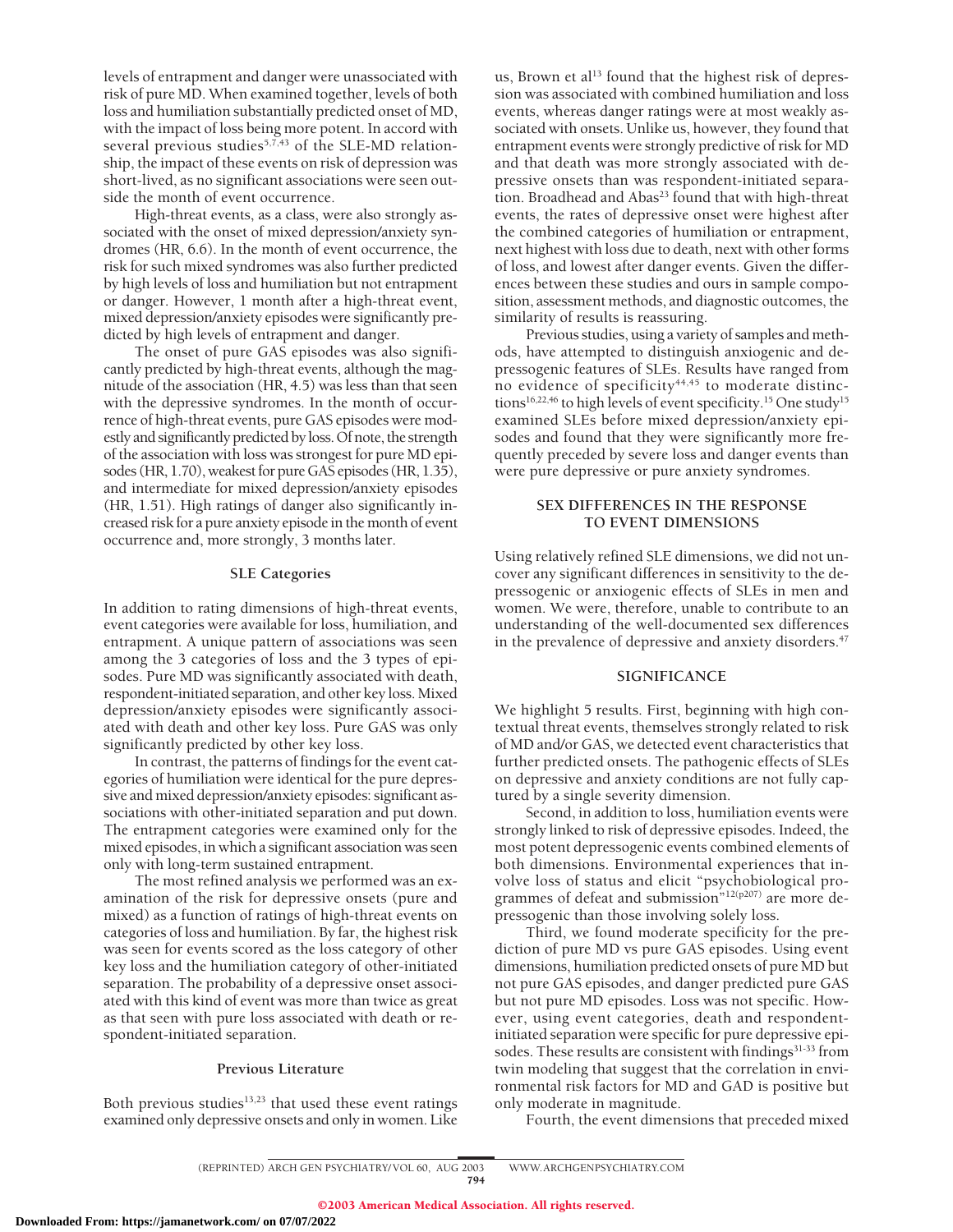depressive/anxiety episodes were approximately the sum of those that preceded pure MD (loss and humiliation) and pure GAS (danger). The exception to this pattern was the significant association of high levels of entrapment to onsets of mixed episodes.

Fifth, although the effects of loss and humiliation on risk of episode onset were restricted to the month of event occurrence, the impact of danger (and perhaps entrapment) on risk of illness was more prolonged.

#### **LIMITATIONS**

Five limitations are noteworthy. First, because our sample consisted entirely of white twins from Virginia, these findings may not extrapolate to other ethnic groups or geographic regions. Second, our analyses assumed that when SLEs occurred in the same month as depressive onsets, the relationship between these 2 was causal. In another section of our interview, we inquired of twins with depressive onsets in the past year whether anything happened to precipitate their episodes. Using data from the first 2 waves of our study, $37$  we examined interviews from 96 twins who reported a severe SLE and a depressive onset in the same month. In 84% of them, the twin responded with the same previously reported SLE. In another 11%, they reported a different SLE that had also co-occurred in the same month in an understandable sequence of events including the severe SLE. We replicated these results for a later wave,<sup>22</sup> in which a review of 102 similar cases revealed none in which the depressive onset plausibly caused the SLE. Although our data are retrospective (over the recall interval of up to 1 year), our analyses support the assumption of a largely causal relationship between the SLE and the onset of MD when they occur in the same month. Furthermore, analyses based on a co-twin control design suggest that most of the SLE-MD relationship is a causal one.<sup>9</sup> Third, unlike the methods of Brown et al<sup>13</sup> for rating event dimensions and categories by committee, they were, in our study, performed by a small team of editors with high interrater reliability. Given our sample size, rating each SLE by committee would have been unfeasible. Fourth, our diagnostic category of GAS was unconventional although the minimum duration was that required for GAD when it was first proposed.<sup>48</sup> We kept differences between GAS and MD to the level of symptoms, thereby not confounding our analyses with differences in duration. We repeated our analysis using a 1-month minimum duration for GAS—as required in *DSM-III*49—and found only modest changes.

*Submitted for publication August 5, 2002; final revision received December 20, 2002; accepted January 9, 2003.*

*This work was supported by grants MH-40828, AA-09095, AA-00236, and MH/AA/DA-49492 from the National Institutes of Health, Bethesda, Md, and a Young Investigator Award from the National Alliance for Research on Schizophrenia and Depression, Great Neck, NY (Dr Hettema).*

*We acknowledge the contribution of the Virginia Twin Registry, now part of the Mid-Atlantic Twin Registry (MATR), to the ascertainment of individuals for this study.*

*The MATR has received support from the National Institutes of Health, the Carman Trust, and the W. M. Keck Foundation (Los Angeles, Calif), John Templeton Foundation (Radnor, Pa), and The Robert Wood Johnson Foundation (Princeton, NJ).*

*Corresponding author and reprints: Kenneth S. Kendler, MD, Department of Psychiatry, PO Box 980126, Richmond, VA 23298-0126.*

# **REFERENCES**

- 1. Dohrenwend BS, Dohrenwend BP, eds. *Stressful Life Events and Their Context*. New Brunswick, NJ: Rutgers University Press; 1984.
- 2. Thoits PA. Dimensions of life events that influence psychological distress: an evaluation and synthesis of the literature. In: Kaplan HB, ed. *Psychosocial Stress: Trends in Theory and Research*. New York, NY: Academic Press; 1983:33-102.
- 3. Kessler RC. The effects of stressful life events on depression. *Annu Rev Psychol.* 1997;48:191-214.
- 4. Paykel ES. Contribution of life events to causation of psychatric illness. *Psychol Med.* 1978;8:245-253.
- 5. Brown GW, Harris TO. *Social Origins of Depression: A Study of Psychiatric Disorder in Women.* London, England: Tavistock; 1978.
- 6. Costello CG. Social factors associated with depression: a retrospective community study. *Psychol Med.* 1982;12:329-339.
- 7. Surtees PG, Miller PM, Ingham JG, Kreitman NB, Rennie D, Sashidharan SP. Life events and the onset of affective disorder: a longitudinal general population study. *J Affect Disord.* 1986;10:37-50.
- 8. Bebbington PE, Sturt E, Tennant C, Hurry J. Misfortune and resilience: a community study of women. *Psychol Med.* 1984;14:347-363.
- 9. Kendler KS, Karkowski LM, Prescott CA. Causal relationship between stressful life events and the onset of major depression. *Am J Psychiatry.* 1999;156:837-841.
- 10. Freud S. Mourning and Melancholia*.* In: Strachey J, ed. *Complete Psychological Works.* Vol 14. London, England: Hogarth Press; 1957.
- 11. Paykel ES, Myers JK, Dienelt MN, Klerman GL, Lindenthal JJ, Pepper MP. Life events and depression: a controlled study. *Arch Gen Psychiatry.* 1969;21:753- 760.
- 12. Gilbert P. *Depression: The Evolution of Powerlessness*. New York, NY: Guilford Publications; 1992.
- 13. Brown GW, Harris TO, Hepworth C. Loss, humiliation and entrapment among women developing depression: a patient and non-patient comparison. *Psychol Med.* 1995;25:7-21.
- 14. Abramson L, Seligman M, Teasdale J. Learned helplessness in humans: critique and reformulation. *J Abnorm Psychol.* 1978;87:49-74.
- 15. Finlay-Jones R, Brown GW. Types of stressful life events and the onset of anxiety and depressive disorders. *Psychol Med.* 1981;11:803-815.
- 16. Barrett JE. The relationship of life events to the onset of neurotic disorders. In: Barrett JE, Rose RM, Klerman GL, eds. *Stress and Mental Disorder*. New York, NY: Raven Press; 1979:87-109.
- 17. Faravelli C, Pallanti S. Recent life events and panic disorder. *Am J Psychiatry.* 1989;146:622-626.
- 18. Gorman DM, Peters TJ. Types of life events and onset of alcohol dependence. *Br J Addict.* 1990;85:71-79.
- 19. Welch SL, Doll HA, Fairburn CG. Life events and the onset of bulimia nervosa: a controlled study. *Psychol Med.* 1997;27:515-522.
- 20. Day R. Schizophrenia. In: Brown GW, Harris TO, eds. *Life Events and Illness*. New York, NY: Guilford Publications; 1989:113-137.
- 21. Uhlenhuth EH, Paykel ES. Symptom configuration and life events. *Arch Gen Psychiatry.* 1973;28:744-748.
- 22. Kendler KS, Karkowski L, Prescott CA. Stressful life events and major depression: risk period, long-term contextual threat and diagnostic specificity. *J Nerv Ment Dis.* 1998;186:661-669.
- 23. Broadhead JC, Abas ME. Life events, difficulties and depression among women in an uban setting in Zimbabwe. *Psychol Med.* 1998;28:29-38.
- 24. Nolen-Hoeksema S. *Sex Differences in Depression*. Palo Alto, Calif: Stanford University Press; 1990.
- 25. Van Os J, Jones PB. Early risk factors and adult person–environment relationships in affective disorder. *Psychol Med.* 1999;29:1055-1067.
- 26. Wagner BM, Compas BE. Gender, instrumentality, and expressivity: moderators of the relation between stress and psychological symptoms during adolescence. *Am J Community Psychol.* 1990;18:383-406.
- 27. Nazroo JY, Edwards AC, Brown GW. Gender differences in the onset of depression following a shared life event: a study of couples. *Psychol Med.* 1997;27:9-19.

(REPRINTED) ARCH GEN PSYCHIATRY/ VOL 60, AUG 2003 WWW.ARCHGENPSYCHIATRY.COM 795